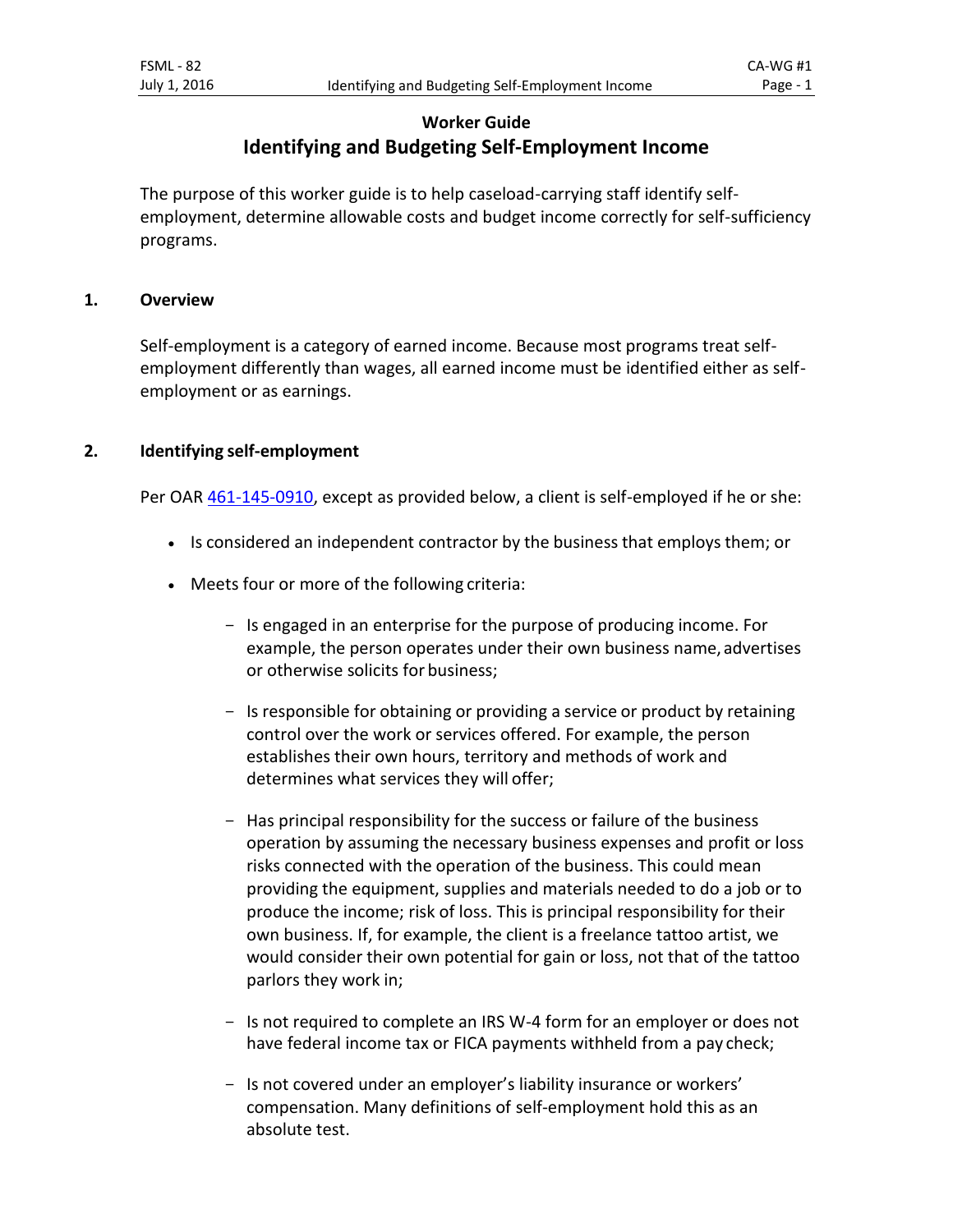For SNAP, incorporated businesses are not self-employment. For all other programs, determine if the applicant meets at least four of the self-employment criteria listed above.

#### The SNAP Webtools page

[\(http://www.dhs.state.or.us/training/foodstamps/webtools.htm\)](http://www.dhs.state.or.us/training/foodstamps/webtools.htm) has links to Business Registries for California, Idaho, Oregon and Washington. The registries help identify the status of a business, its address, partners, etc. Recent activity showing current status also confirms that the client has business income records. Refer to  $CA-B.15$  $CA-B.15$  for policy on corporations.

For all programs:

- Home care providers paid by SPD are not self-employed;
- Child care providers paid by DPU, adult foster care providers paid by SPD, realty agents and clients who sell plasma, redeem beverage containers, pick mushrooms for sale or similar enterprises are considered to beself-employed;
- If a financial group member actively manages property 20 hours or more per week, it is considered self-employment. If a financial group member does not actively manage property 20 hours or more per week, the income is counted as unearned after allowing costs per OAR [461-145-0920](http://apps.state.or.us/caf/arm/A/461-145-0920.htm) (usually mortgage [interest only, if not for SNAP]), property taxes and homeowner'sinsurance).

In most cases, determining whether an individual earns money from an employer or through their own business is relatively simple. For example, sales associates working the cash registers at Target are undoubtedly employees of the corporation. Conversely, a person who works as a gardener, advertises his work, sets his own schedule and prices and is solely responsible for all business decisions is clearly self-employed.

However, many working individuals have a balance of responsibilities and freedomsthat fall between these two extremes. The next section of this worker guide will walk through several case situations, using the tests tied to the rule above to answer the question: is this person self-employed?

## **3. Examples of client work situations**

- (1) A married couple has incorporated their tile installation business. They select the stock, set the process, hire their own employees and determine their own business methods. They take a salary from their business.
- (2) A glassblower makes beads, ornaments and other decorative items on demand for a local shop owner. The owner sets the prices and puts in orders according to current need. The glassblower purchases his own supplies. He only doesbusiness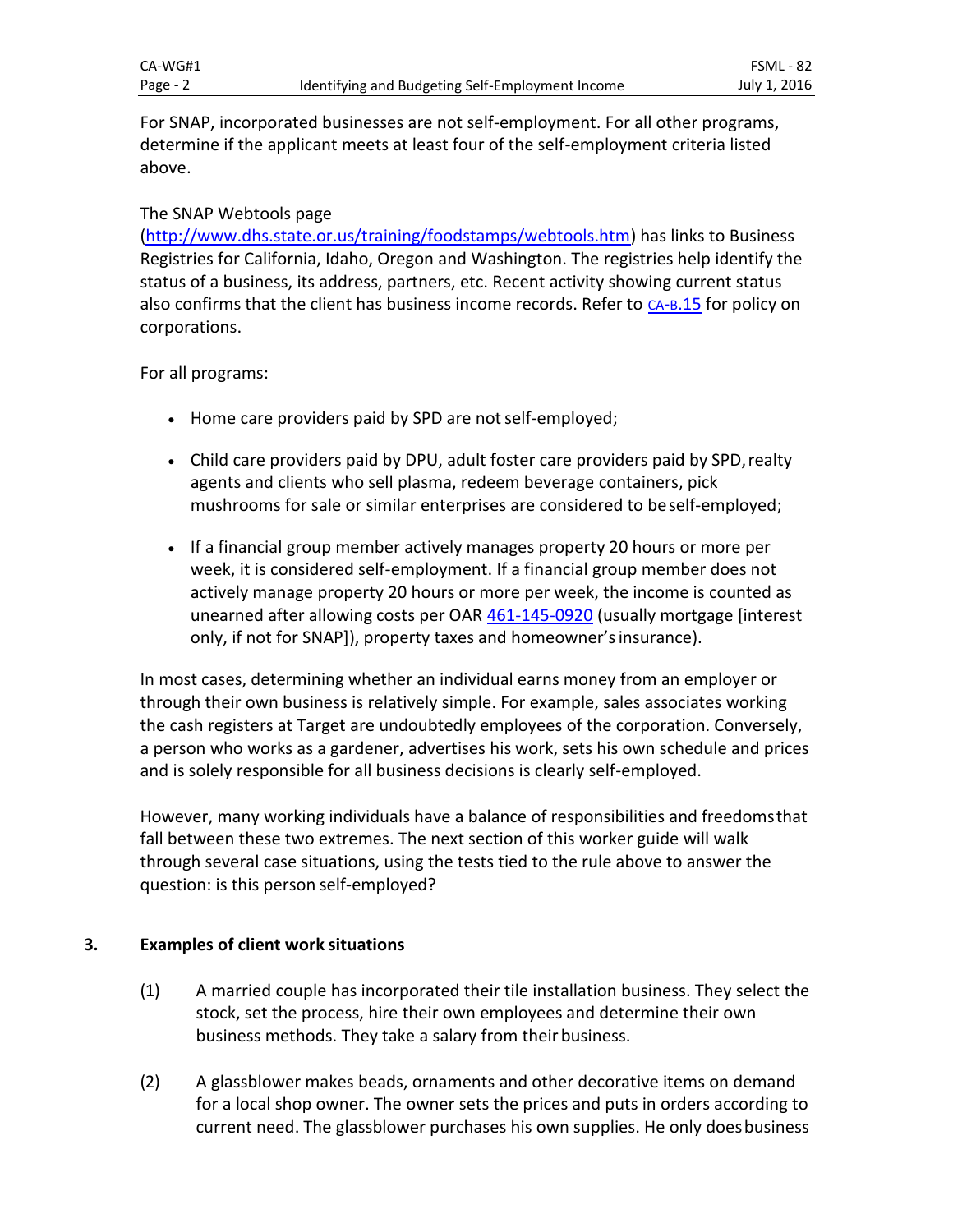Identifying and Budgeting Self-Employment Income Page - 3

with one shop. He does not have tax withholding through the business and is not covered by their employee worker comp/liability policy because they consider him an independent contractor.

- (3) A woman works for a tax accounting business every January through April. She travels among three of the business's offices as scheduled, and has a desk and computer set up at each location for her use. She takes as many clients as she can each day, and is paid commission of 50 percent of what her clients are charged. The business has her fill out a W-4 and covers her under their liability policy. She tells us she is self-employed because she is not contractually obligated to work only for them.
- (4) An exotic dancer pays weekly rental for her "station" in the club. She is paid no salary, but keeps all her tips. The club provides a DJ and expects her to work a minimum of 20 hours per week. She is responsible for providing her ownoutfits.

|                       | <b>Tile Company</b> | <b>Glass blower</b> | <b>Accountant</b> | <b>Dancer</b> |
|-----------------------|---------------------|---------------------|-------------------|---------------|
| $Work = occupation$   | yes                 |                     | <b>ves</b>        | yes           |
| Control over services | ves                 |                     | no                | yes           |
| Resp. success/failure | ves                 |                     | no                | yes           |
| No W-4 form           | ves                 |                     | no                | yes           |
| No Workers Comp       | ves                 |                     | no                | yes           |
| Self-employed?        | Yes <sup>*</sup>    | Yes                 | No                | Yes           |

## **Reasons for these decisions:**

Tile company. The couple owns the company and has total control. \*They cannot be considered self-employed for SNAP because the company is incorporated.

Glassblower. The glassblower is considered an independent contractor, so there is no need to go through the five-criteria test.

Accountant. She is covered by the business liability policy, files a W-4 and is directed by the company. She is not self-employed.

Exotic dancer. The dancer is paid nothing by the club she works in; she merely pays a fee to be allowed to work there. The club is not her employer; they provide no income, no Workers Comp, no UC, no benefits. She is free to perform in multiple clubs. Although she has to work a minimum number of hours, she sets her ownschedule.

## **4. Occupations that may be/not be self-employment**

Below are some examples of occupations that are usually challenging. For each of these, an example of a self-employed client vs. an employee is given, again using the test of meeting at least four out of the five criteria.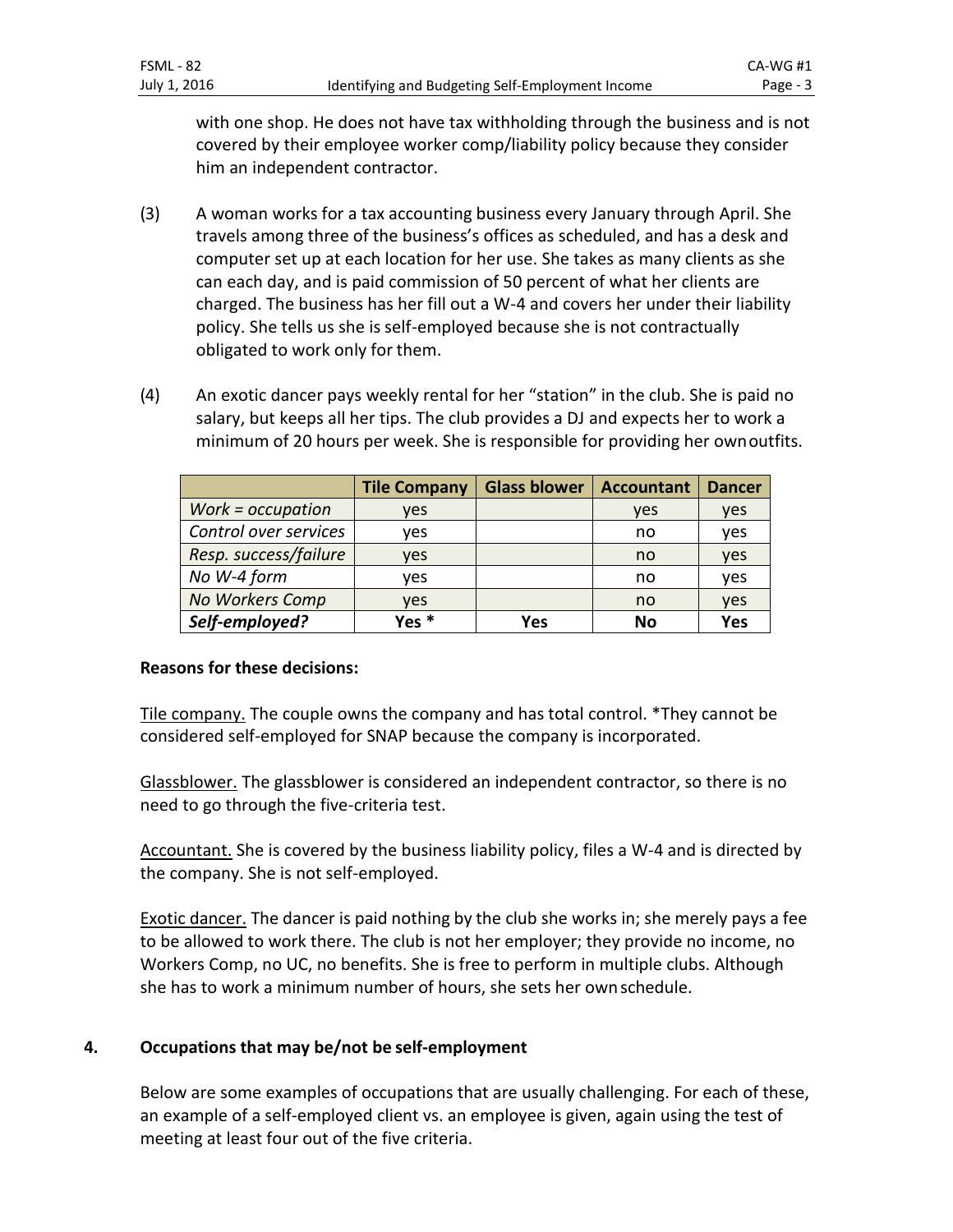#### Ministers/religious leaders

- (1) Minister A is selected by the local Methodist church to fill their vacancy. The church provides housing, a living stipend and insurance for the minister and his family, but no salary. The church reports his compensation and covers him with the liability policy. The minister takes his other living expenses out of the love offerings (membership donations/pledges) made at the end of each serviceand for officiating at other ceremonies (e.g., weddings and funerals) as required. **Decision:** He is **not** self-employed. He meets none of the tests.
- (2) Minister B has started his own small church. It is not affiliated with orauthorized by any existing religious organization. He has total control over how he presents his theology and over the content of his communication with parishioners. He is supported by donations, plus income from yard sales, bake sales, etc. **Decision:** He is self-employed. The church and the person are one. He meets all five tests for self-employment.

#### Hairstylists

- (3) Hairstylist A rents out a station in a local salon. Her station rental pays for the chair, her share of electricity, use of the salon towels, sinks, etc. She purchases all her own hair products, sets her own hours and prices, decides whichservices she will offer. She is not on the salon's payroll. **Decision:** Because of the costs incurred, the lack of employee status through taxes and her freedom to make decisions, she is self-employed.
- (4) Hairstylist B works at a chain salon. She is hired for an hourly rate, plus tips. Her hours, services offered and the cost of those services are set by the company. She files a W-4 and is covered by liability. **Decision:** She is **not** self-employed.

## Taxicab drivers

- (5) Cab driver A uses a car that the cab company provides. The company pays the insurance on the vehicle and he pays for gas and maintenance. His gross income is a percentage of his fares and is based on a sliding scale. He also receives tips, but they are separate from the fare percentage. He has chosen to work nights; he determines which fares he will accept and the geographic area he will serve. He uses a Schedule C for histaxes. **Decision:** He is self-employed.
- (6) Cab driver B works for a medi-cab company. She rents her cab and pays gas and maintenance. Her pay is a percentage of the fares, plus tips. She can only pick up fares given to her by dispatch. She does not control her territory or hours. **Decision:** She is **not**self-employed.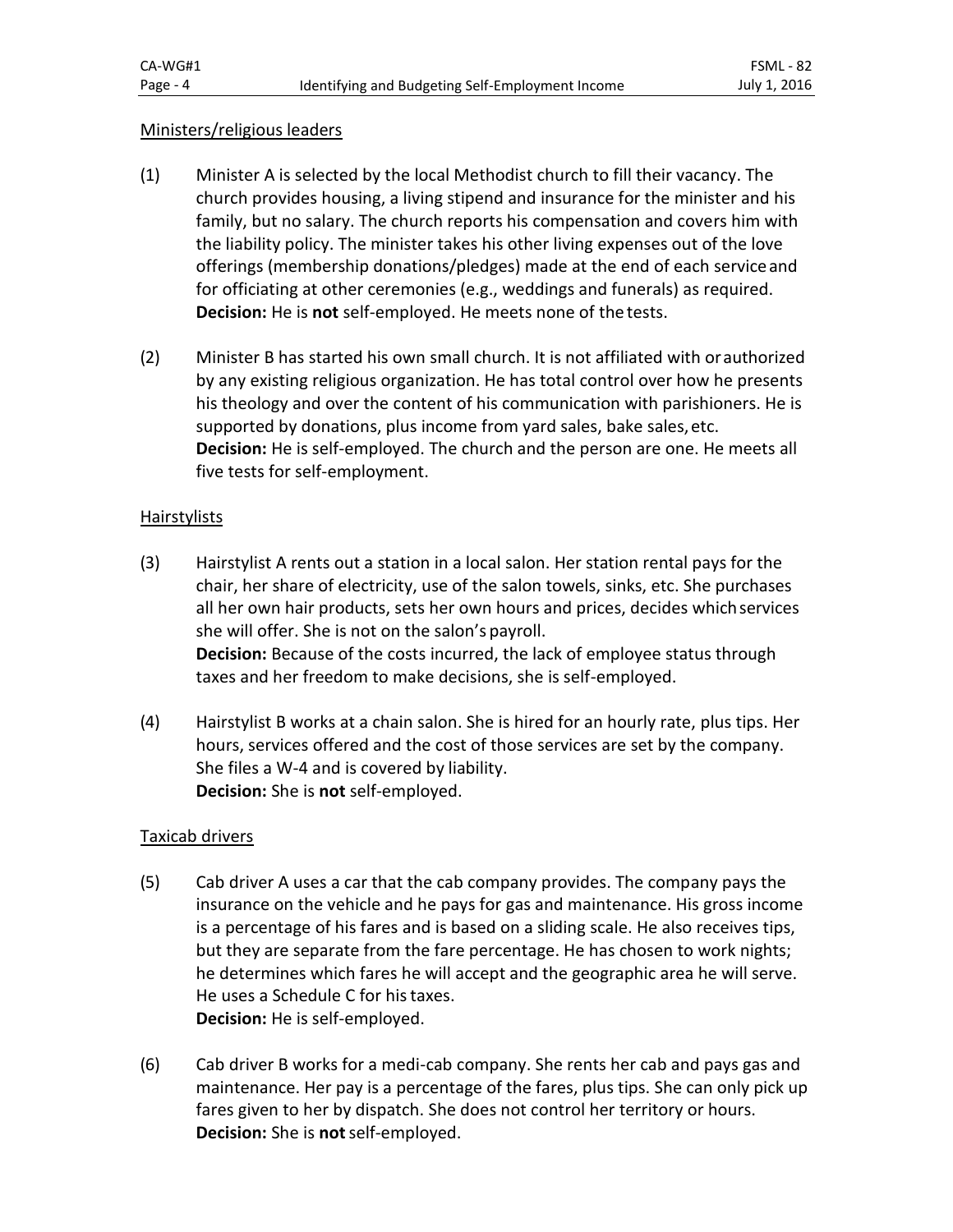#### Newspaper carriers

- (7) Newspaper carrier A picks up copies of the Oregonian each morning at 3:00. He puts each copy into a plastic bag before he delivers them to the subscribers. When the subscriber's monthly fee is due, the carrier encloses the bill with the newspaper. The subscribers will mail him the payments which average about \$2,400 a month. He sends them to the Oregonian. He pays for gas, insurance, and maintenance of his vehicle, cost of the papers, plastic bags and rubber bands. The Oregonian considers him an independent contractor but will reimburse him for gas. He uses a Schedule C for his taxes. **Decision:** He is self-employed. His gross income is \$2,400.
- (8) Newspaper carrier B works for the Healthy Food Weekly (HFW). He drives a car that the company provides. The company pays the insurance on the vehicle and reimburses him for gas. He delivers the weekly paper to a paper stand every Monday so that they can be available to readers each Tuesday morning. He is paid on a weekly basis on the number of deliveries he makes each week. HFW pays him \$.75 for each delivery to the paper stand and his average weekly pay is \$100. Federal and state income taxes are being deducted from his pay check. HFW also offers a health insurance policy for him at a reduced rate since he is not a full-time employee.

**Decision:** He is **not** self-employed. His income will be counted as EML.

## **5. Examples of self-employment situations**

Real estate agents; Selling Avon, Mary Kay, Party Light, Pampered Chef, etc.; Selling blood plasma; Collecting and redeeming beverage containers; Picking mushrooms, collecting firewood, picking brush, etc. for sale; Running a franchise (e.g., McDonald's).

## **6. Examples of non-self-employed jobs**

Beautician hired by salon; Jobs in which the person receives both wages/salary and commission; Incorporated businesses (SNAP only).

## **7. Verifying self-employment status and income**

Independent contractor status should be verified only if questionable. Acceptable verification includes:

• A signed contract specifying this;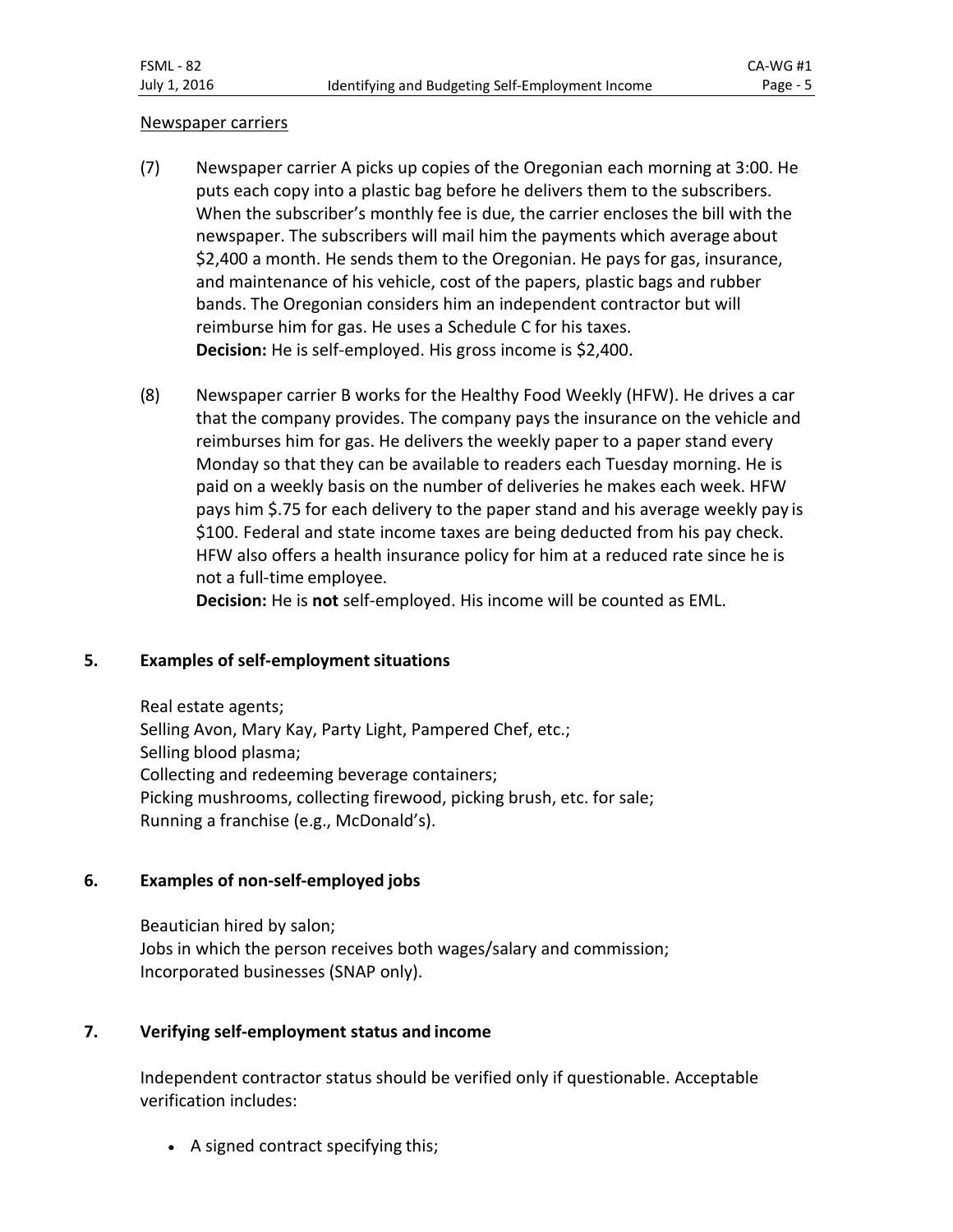- A 1099 (Miscellaneous Income) form issued by the business;
- A narrated conversation with the employer.

Income, including money from self-employment, must be verified for all programs.

| <b>EXCEPTION</b> |                                                                                                                                                                                    |  |
|------------------|------------------------------------------------------------------------------------------------------------------------------------------------------------------------------------|--|
|                  | For medical, if the income cannot be verified by the client or the<br>worker, accept the client's statement of income. Expenses do not<br>need to be verified unless questionable. |  |

Acceptable proof of self-employment income includes:

- Income tax return;
- Check stubs or copies of contracts specifying payment schedule;
- Self-employment bookkeeping records;
- Copies of personal checking and savings account bank statements;
- Copies of business account bank statements;
- Proof of salary, stipend, allowance, donations or gifts received;
- Copy of any contract or work agreement;
- Statement from organization or business explaining access rights to an organization's or business' bank accounts.

| <b>EXCEPTION</b> |                                                                                                                                                                                                                                                                                                              |  |  |
|------------------|--------------------------------------------------------------------------------------------------------------------------------------------------------------------------------------------------------------------------------------------------------------------------------------------------------------|--|--|
|                  | For JOBS Microenterprise, the client must provide an income<br>statement quarterly to the department. It must be prepared by a<br>certified public accountant, bookkeeping firm or other entity<br>approved by the department according to generally accepted<br>accounting principles and OAR 461-145-0920. |  |  |

For SNAP, self-employed clients with no records can be certified once without income verification. At the certification interview, explain to the client – in writing – that they must begin keeping income records and provide the verification at interim change or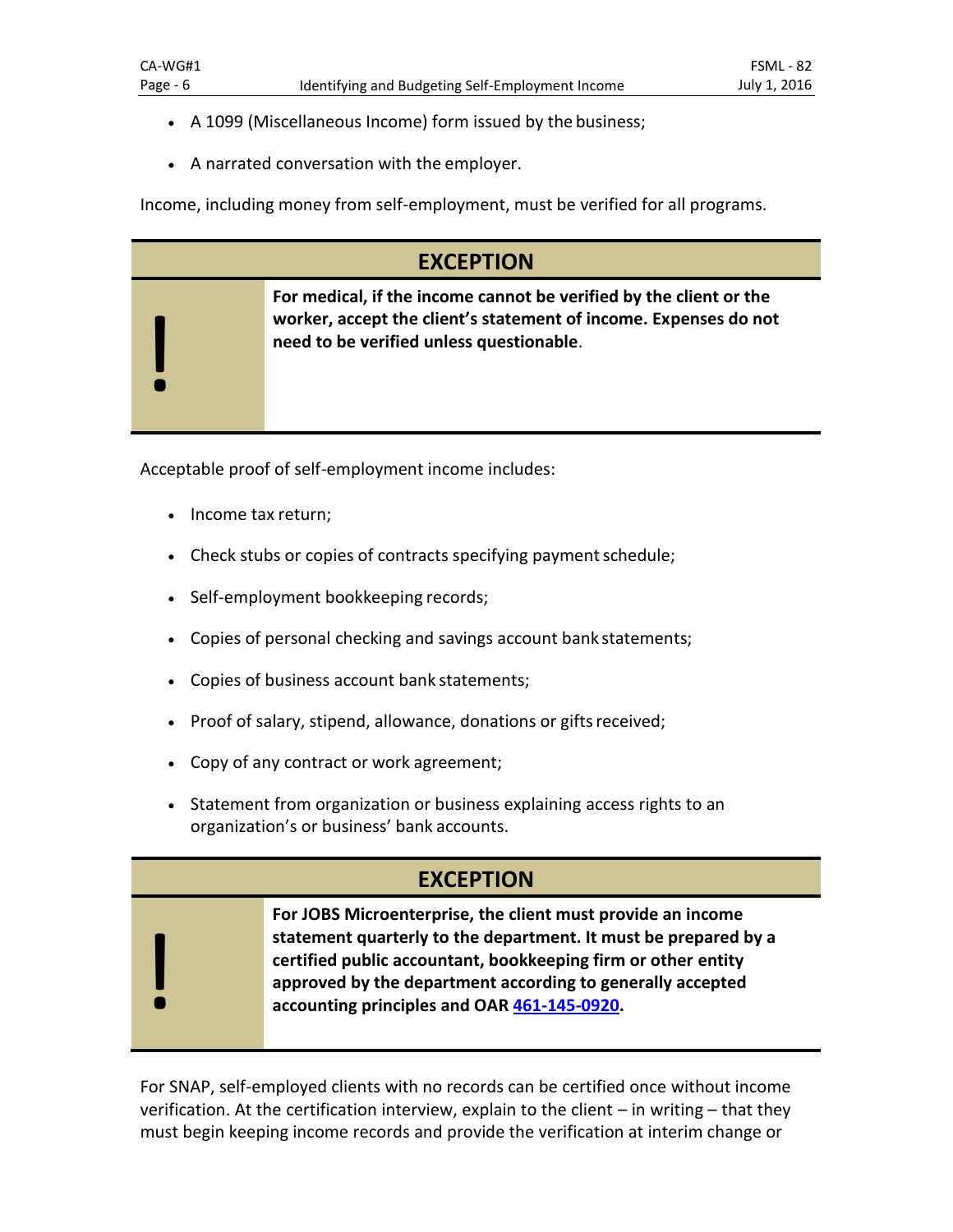recertification, whichever is earlier. Use a *Notice of Proof Needed for Self-Employment Income* [\(DHS 858](https://aix-xweb1p.state.or.us/es_xweb/DHSforms/Served/de0858.pdf?CFGRIDKEY=DHS%200858,0858,Notice%20of%20Proof%20Needed%20for%20Self-Employment%20Income,DE0858.doc,DE0858.pdf,,,,,,/es_xweb../FORMS/-,,/es_xweb../FORMS/-,) or NOTM FS00858). If they reapply without income verification, they will be closed or denied. Narrate the conversation and notice given.

Clients with marginal employment – such as homeless people – sometimes report very limited earnings from collecting and redeeming beverage containers, selling plasma, returning airport luggage carts for the deposit money, etc. In many cases, requiring them to provide written verification of self-employment earnings would be an unreasonable barrier to eligibility. To get an acceptable estimate of their income, ask the client about their typical monthly earnings. Narrate their response. If the person is not sure about how much money they earn, ask:

- What the money is spent on. For example, if the client says they make enough to buy cigarettes for the month, how much do they smoke? If he picks up cans to pay his OHP premium, does he have any money left over afterpaying?
- How many days a week they typically pick up cans (or how many times a month they sell their plasma). If the person says he picks up three or four bags of cans a week, about how many cans fit in one bag?
- How much walking around money they get? Most of the time, how much money do you have in your pocket?

| <b>NOTE</b> |                                                                                                                                                                                                                                                                                |  |  |
|-------------|--------------------------------------------------------------------------------------------------------------------------------------------------------------------------------------------------------------------------------------------------------------------------------|--|--|
|             | For SNAP, if the client is claiming marginal income, but substantial<br>living expenses, income verification must be provided. For medical,<br>treat as questionable income and request verification. If no verification<br>is submitted, staff with a medical policy analyst. |  |  |

# **8. Identifying countable businessincome**

Most clients accurately report their stake in a business. Others will report only the portion they draw each month in earnings. Some red flags that may lead you to ask about other business income include:

- Paychecks are always in exact hundreds (e.g., \$800, \$1100);
- Paychecks are personal checks or handwritten business checks;
- Wages are too low to cover the client's claimed expenses;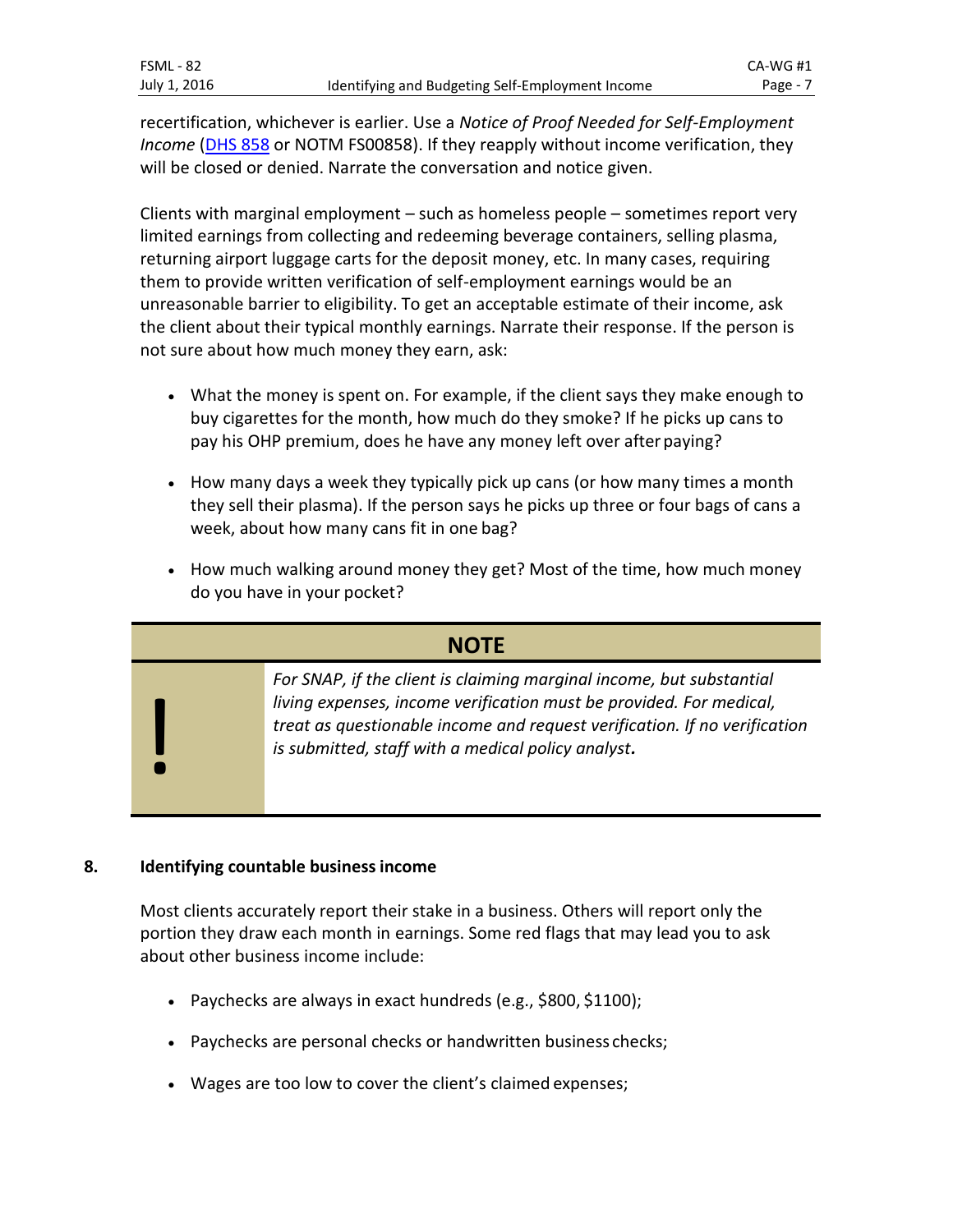- When you check the employer's business on the computer:
	- The owner has the same last name as the client;
	- The client is listed as an officer or agent of the company.
- Service employees (nail technicians, hairstylists, etc.) report notips.

Personal and business bank statements often reveal diverted income. Be sure to check the business name on the account. If you see any *DBA* (doing business as), check the ownership and agents listed for other businesses. Also review the types of payments going into and coming out of the business account. A small business owner may be depositing all earnings into the business, then paying personal bills such as credit cards directly from the business account.

| <b>NOTE</b> |                                                                                            |  |  |
|-------------|--------------------------------------------------------------------------------------------|--|--|
|             | For medical, do not pend for bank account statements unless the<br>income is questionable. |  |  |
|             |                                                                                            |  |  |

Ask questions to determine how much income to count. Ask what costs the business pays. If tax forms show costs for rent, mortgage, etc., get the address of the property and compare it to the home address. If you determine that the corporation is paying the home mortgage, etc., add those amounts to the client's income and allow the appropriate Shel & Util deductions.

If a cost paid by the company can reasonably be explained as a business vs a personal cost, simply narrate; do not pursue further verification on the cost (e.g., a vehicle registered on WVIR under the business name). For SNAP, count personal bills paid by the business (such as life insurance for the owner/employee) as earned income.

**If the client refuses to answer questions and is reporting income below the level needed to meet their reported expenses, deny the application for failure to supply requested information/verification.**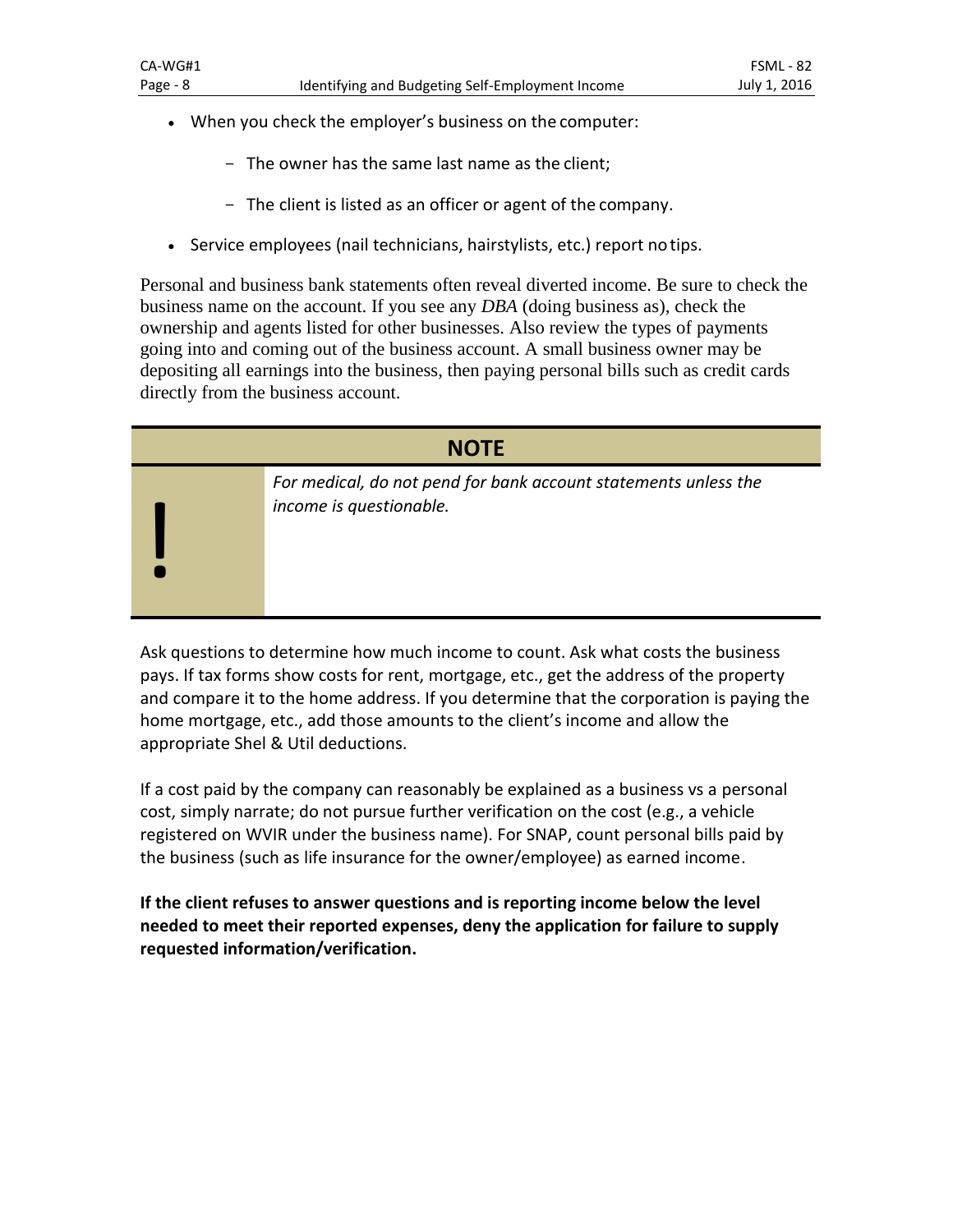# **NOTE**

*ALWAYS: Review the case narratives – at least back to the last eligibility determination – to help get a clear picture of the situation. This is critical when the amount and source of income is in question. In the rare case that you suspect fraud, follow local procedures for referring the case to Investigations.*

#### **9. Reading tax forms**

!

If a business has been in existence at least one full calendar year, tax forms can be a great help with annualizing for SNAP. If not representative, tax forms can still be used as a base to anticipate income for SNAP.

Always request the entire federal tax filing and start with page 1 of the 1040 (*U.S. Individual Income Tax Return*). Not every form will be needed, but it is much better to make just one, comprehensive pending request. Use the following table as your guide to which forms, sections and lines to reference when calculating business income.

| <b>NOTE</b> |                                                                                                                                                                                                                                                                        |  |  |
|-------------|------------------------------------------------------------------------------------------------------------------------------------------------------------------------------------------------------------------------------------------------------------------------|--|--|
|             | Local areas should consider whether they want to specialize work with<br>tax forms. Tax forms, including instructions that help identify entries,<br>are available online at www.irs.gov. Policy analysts in Central Office<br>are also available to help staff cases. |  |  |

| <b>Tax</b> | Line/          | <b>Information Provided</b>                                             |  |
|------------|----------------|-------------------------------------------------------------------------|--|
| Form       | <b>Section</b> |                                                                         |  |
| 1040       | Line 7         | Income on this line is earned income.                                   |  |
|            | Line 12        | Self-employment business income; tax filing must include Schedule C.    |  |
|            |                | The client owns a corporation, is in a partnership or owns and rents    |  |
|            | Line 17        | real estate. You need the 1120-S (US Income Tax Return for S            |  |
|            |                | Corporations) and Schedule K-1; both partnerships and S corps file this |  |
|            |                | form. The tax return requires a Schedule E.                             |  |
|            | Line 27        | Self-employment tax. If there is any figure here, look for Schedule SE. |  |
|            | Lines          | The person is self-employed per IRS. They may meet the SNAP             |  |
|            | 28, 29         | definition of self-employment.                                          |  |
| Sched      | Part I,        | Use this figure for gross self-employment income.                       |  |
|            | line 3         |                                                                         |  |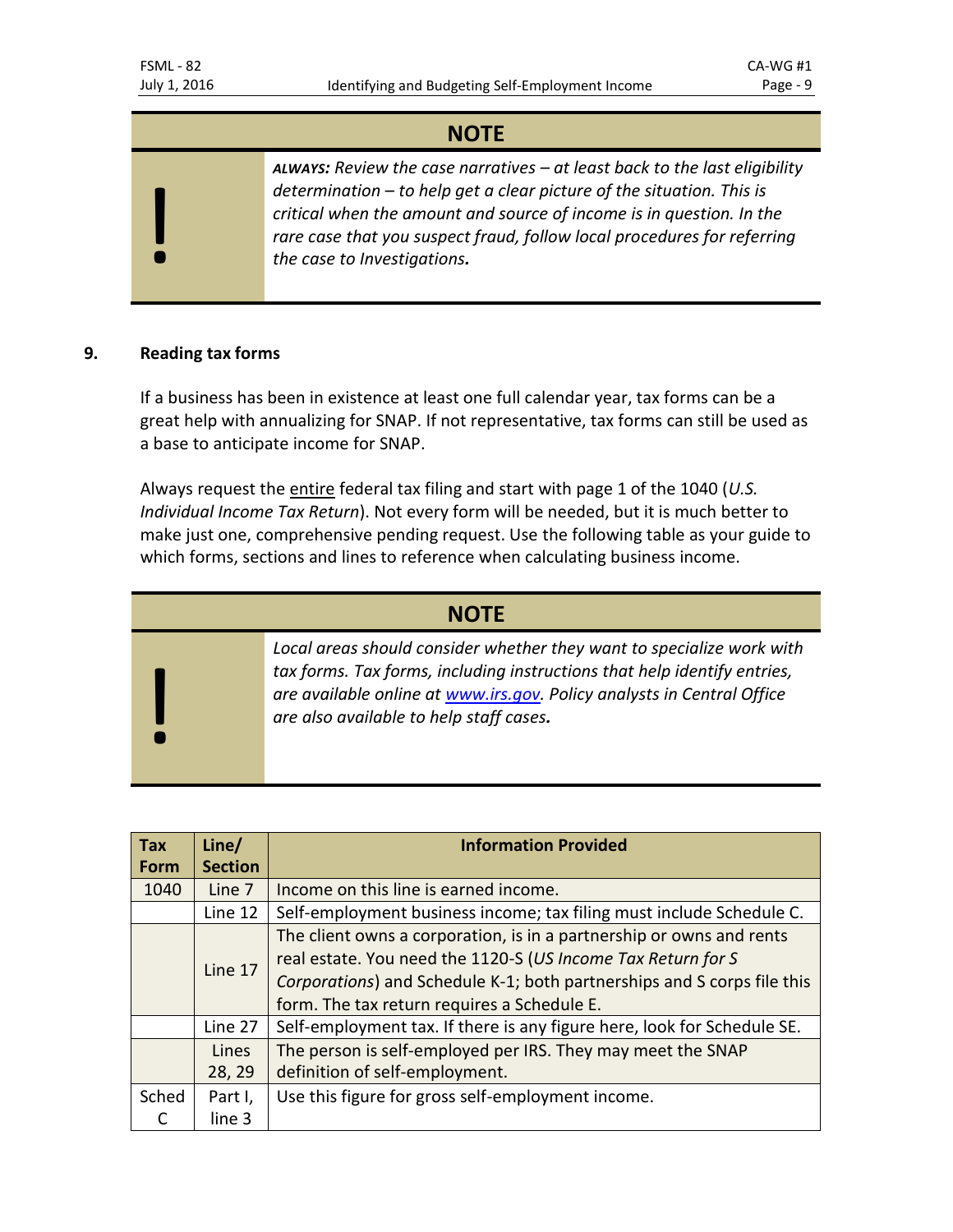| <b>Tax</b><br>Form | Line/<br><b>Section</b> | <b>Information Provided</b>                                                                                                                                                                                                   |  |
|--------------------|-------------------------|-------------------------------------------------------------------------------------------------------------------------------------------------------------------------------------------------------------------------------|--|
|                    | Part II                 | Information on expenses. For medical, not all expenses allowed under<br>IRS rules are allowed for medical. Refer to OAR 461-145-0920 and CA-<br>c.2 for a list of expenses allowed for medical.                               |  |
| Sched<br>$C-EZ$    | Part I,<br>line A       | Type of business.                                                                                                                                                                                                             |  |
|                    | Part II,<br>line 1d     | Gross receipts; use for gross self-employment income.                                                                                                                                                                         |  |
| Sched<br>F         | Part I,<br>Line 1       | Type and address of rental properties.                                                                                                                                                                                        |  |
|                    | Line 4                  | Rental income.                                                                                                                                                                                                                |  |
|                    | Part I,<br>exps.        | This will be SEC income if self-employed; if not, for SNAP, deduct only<br>the ongoing costs of the property ownership (e.g., mortgage, taxes)<br>for PTY.                                                                    |  |
|                    | Part II,<br>line 28     | Indicates P (partnership, SLF) or S (corporation, EML for SNAP) status.                                                                                                                                                       |  |
| Sched<br>F         | Line 9                  | Gross farm income.<br>Note: Special rules apply to farm income; see SNAP-G.17.                                                                                                                                                |  |
|                    | Line 6                  | Crop insurance payments; exclude from the gross.                                                                                                                                                                              |  |
|                    | Line 8                  | Gasoline tax credit or refund; exclude from the gross.                                                                                                                                                                        |  |
| 1065               | Line 1c                 | Gross income for a partnership.                                                                                                                                                                                               |  |
|                    | Sched<br>$K-1$          | Section J of the K-1 shows the client's partnership share. With the<br>figure from line 1c of the 1065, figure the client's gross self-<br>employment income.                                                                 |  |
| $W-2$              | Detail<br>listing       | T in left-hand column indicates taxpayer; S means wages to the<br>spouse. If a self-employment business is paying wages to the spouse,<br>do not count as earned income. The income and the costs are<br>included in the SEC. |  |
| 1120S              | Line 1e                 | Gross corporate income; cannot use this figure for SNAP. Need<br>information on wages and expenses paid by the business to be<br>counted as EML. This tells you how much the business made in total.                          |  |
|                    | Sched<br>$K-1$          | Part II, line F states the client's share of stock ownership in the<br>company.                                                                                                                                               |  |
|                    | Sched<br>$K-1$          | Part III, line 1 is the client's share of the profits. Include in the earned<br>income.                                                                                                                                       |  |
| Fed'l<br>Supp      |                         | Federal Supporting Statements detail business costs and can identify<br>business payments that directly benefit the client (e.g., rent).                                                                                      |  |

# **10. Verifying self-employment costs**

The *Self-Employment Income* [\(DHS 859B\)](https://aix-xweb1p.state.or.us/es_xweb/DHSforms/Served/de0859b.pdf?CFGRIDKEY=DHS%200859B,0859B,Self-Employment%20Income%20(Recycle%20prior%20versions),,DE0859B.pdf,,,,,,/es_xweb../FORMS/-,,/es_xweb../FORMS/-,) form may be used to help collect information about costs related to producing self-employment income. For SNAP, the form **cannot**  be accepted as verification of either income or costs for self-employed clients. For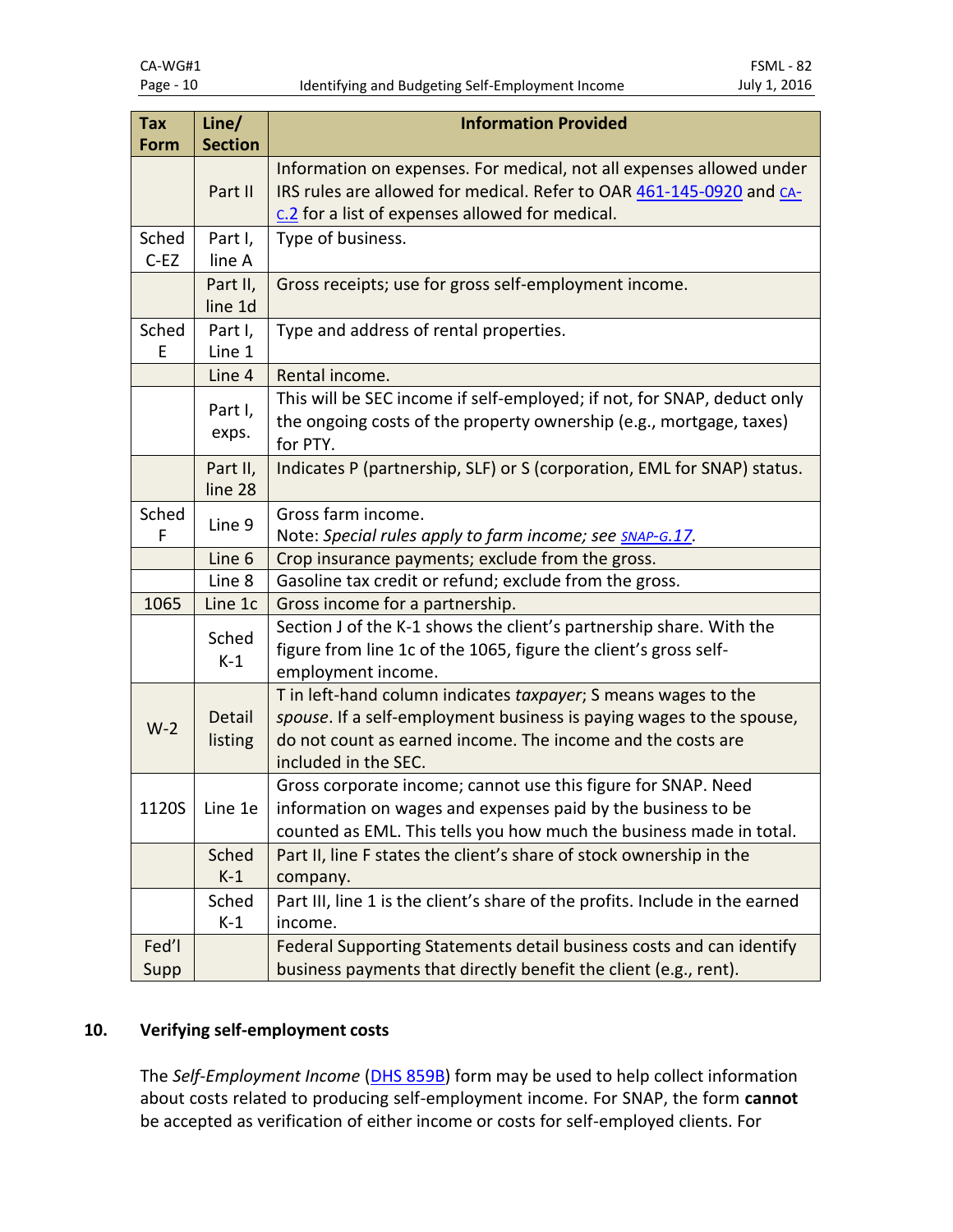medical, the form may be used as verification of income if the client does not have any other form of verification.

Verify self-employment costs as follows:

- ERDC: Verify costs only if questionable;
- SNAP: Ask the client what costs they have related to their self-employment. Narrate the client's statement about allowable costs to support use of the SEC50 percent income exclusion. Do not verify unless questionable;
- TANF: Verify costs only for JOBS Microenterprise. Costs must be verified along with income as specified above, by providing an income statement quarterly to the department.

#### **11. Treatment of self-employment income**

For all programs:

- Self-employment is defined the same, except that corporations cannot be considered self-employment for SNAP. Once you have determined that aperson is self-employed, treat them that way for all benefits;
- Gross self-employment income (including microenterprise) is the gross sales or receipts (before costs).

Self-employment income is counted as earned income: the differences are in how allowable costs are treated.

ERDC. Self-employment income is counted as earned income.

SNAP. Self-employed clients who have no costs have their gross self-employment income coded as SEN. That income is given the same 20 percent deduction as all other earned income. Most self-employed clients do have allowable costs. Their income is coded as SEC and is given a 50 percent deduction before the 20 percent earned income deduction is applied.

TANF. Self-employment is treated the same as other earned income and given a 50 percent disregard by CMS. The only exception is for JOBS Microenterprises. The earned income deduction for income earned in the Microenterprise is 50 percent of the client's countable income calculated per OARs [461-145-0920](http://apps.state.or.us/caf/arm/A/461-145-0920.htm) and [461-145-0930.](http://apps.state.or.us/caf/arm/A/461-145-0930.htm)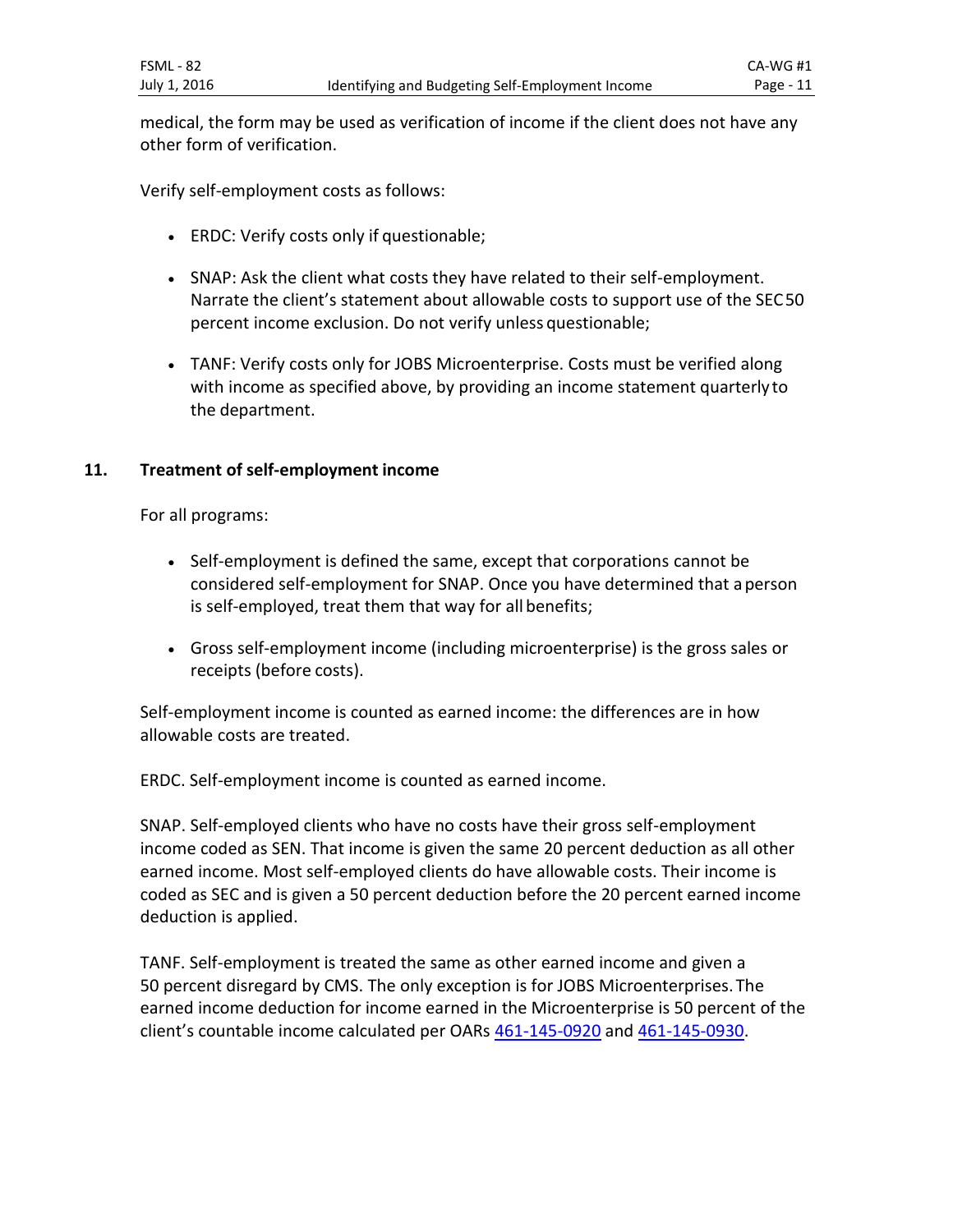#### **12. Case scenario**

!

Amy Jefferson applies for cash, medical, day care and food benefits for herself and Billy, her three-year-old son. Amy is a hairstylist. She pays \$460 per month for a space at The Hair Biz. Her rental pays for her share of utilities, exclusive use of her chair, access to a sink, a supply of towels, her share of the receptionist's salary and use of the laundry facilities. Amy sets her own hours, usually putting in 30-35 hours per week. She determines which services to offer, sets her own prices and is solely responsible for collecting the income from her work. Amy is determined to be self-employed.

She provides a copy of the bookkeeping log that she is keeping for tax purposes. Amy's budget month income of \$1,800 is the same as her ongoing average of \$1,800 per month. Her allowable costs for space rental and supplies total \$670.

ERDC. Amy has allowable costs of at least \$1, and chooses to use her deductions for a lower copay. Amy's gross self-employment income of \$1,800-50 percent = \$900; the worker codes her SLF income as the amount intended of \$900. Amy's child care hours are determined by dividing her SLF income after costs of \$900 by the current minimum wage.

# **NOTE**

*Compare the gross SLF amount to the ERDC income chart. The use of costs deductions are up to the client. If more hours are needed, they may prefer to not use cost deductions. If a lower copay is needed, they may want to use the deductions.*

SNAP. Amy has allowable costs, so she is given the 50 percent self-employment income deduction. Because Amy was not self-employed last year, the worker anticipates her income at \$1,800 per month, codes it as SEC and the computer deducts 50 percent.

TANF. Amy's budget month income of \$1,750 is over the countable income limit. She is over income for TANF. The 50 percent earned income deduction can be applied only after the applicant passes the countable income test.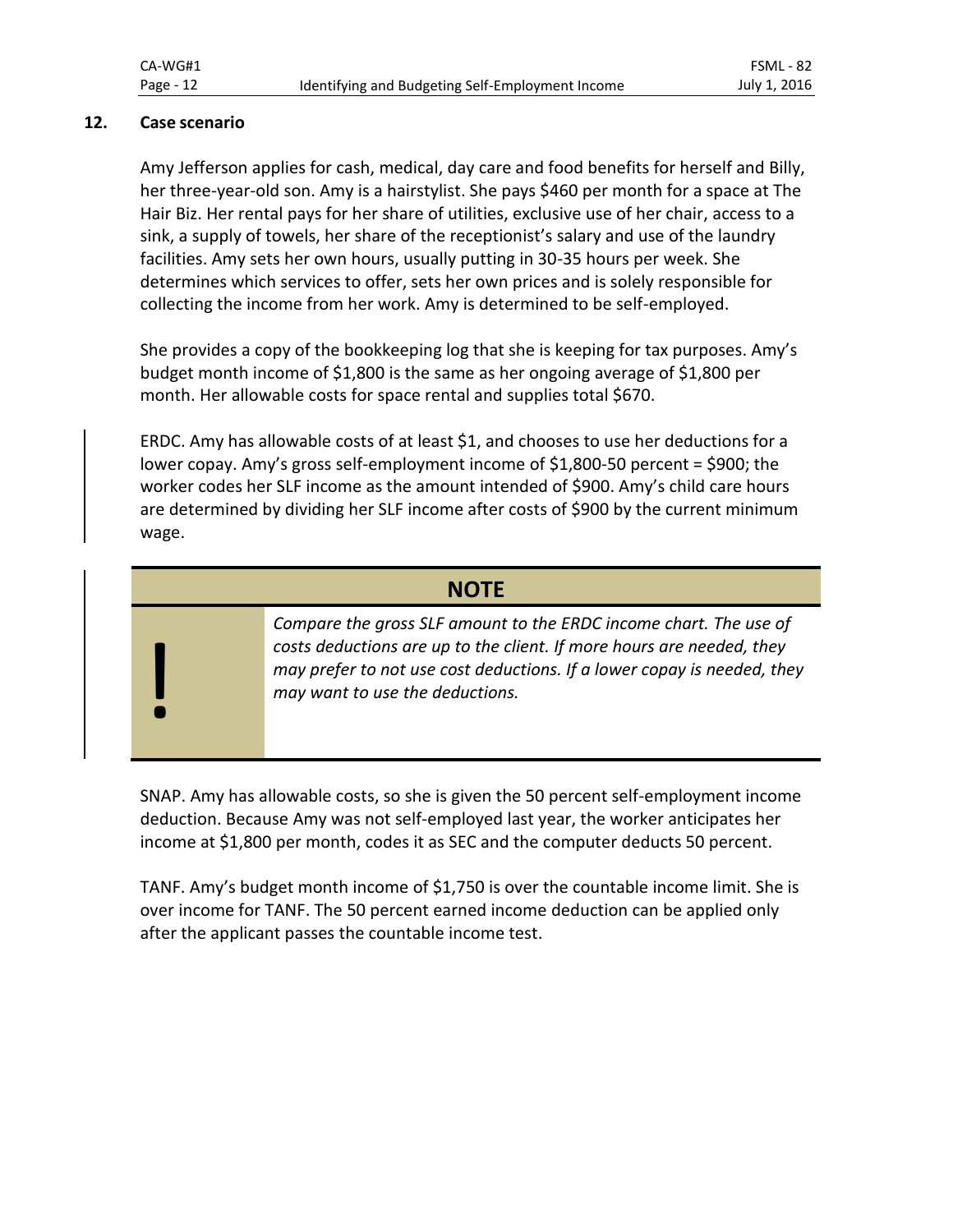| <b>NOTE</b> |                                                                               |  |
|-------------|-------------------------------------------------------------------------------|--|
|             | Amy's tips are considered and coded as part of her self-employment<br>income. |  |